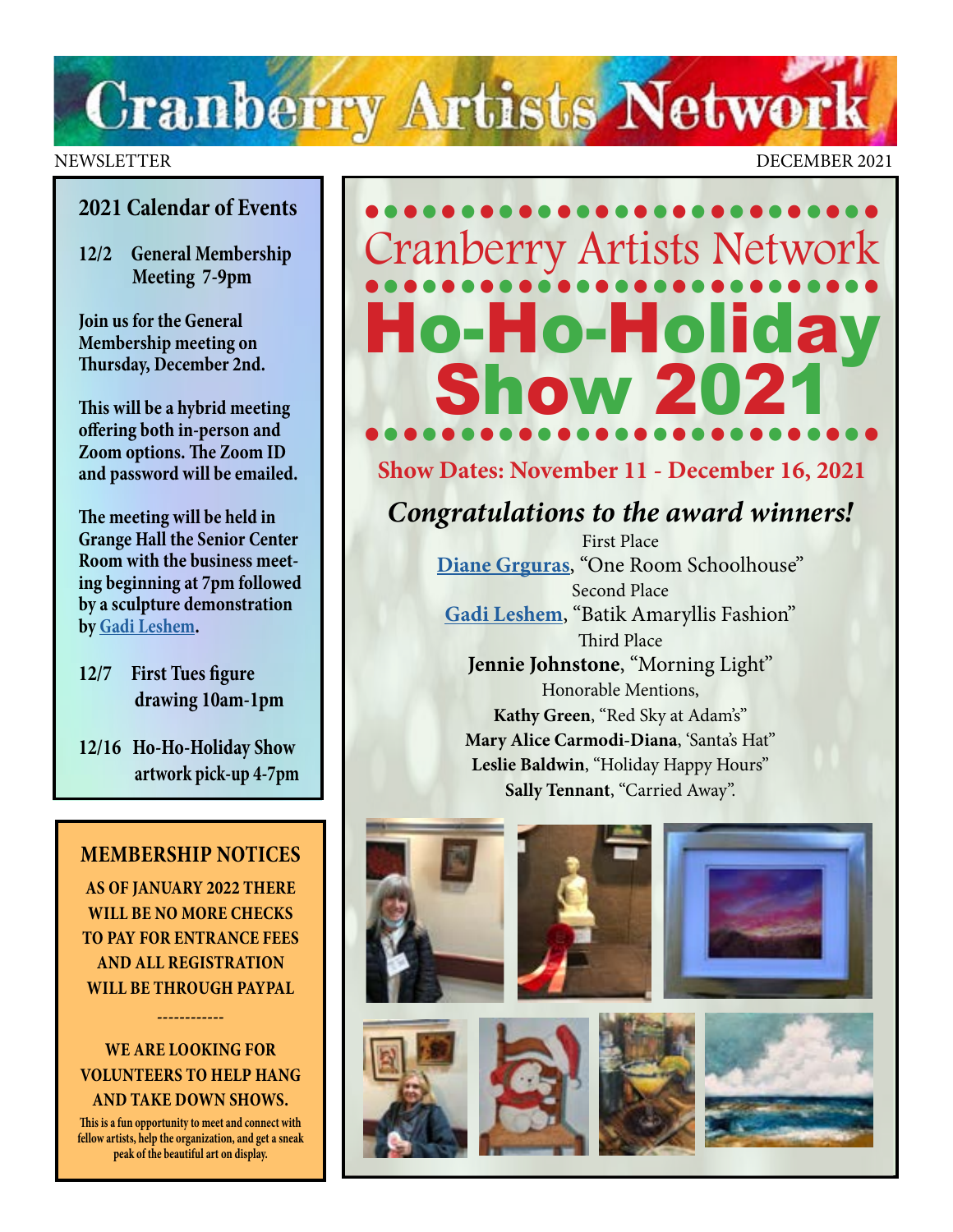# **First Tuesday Figure Drawing**

First Studio in November. The model was Katherine. Join us the first Tuesday in December 10am-1:00 pm. It's open to the public. \$10 model fee. We will be going out to lunch this month if anyone is interested.







# **Cranberry Artists Network**

# **DECEMBER FEATURED ARTIST LARRY BRANDSTETTER**



Larry Brandstetter is a native of Pittsburgh and a 1972 graduate of Ivy School of Professional Art, which was located in Market Square, Downtown Pittsburgh.

A very active and prolific artist from 1971 to 1982, specializing in whimsical storybook style drawings and illustrations using pen and ink, colored pencil and graphite. He also created fun, colorful mixed media assemblage sculptures built with found objects and his waggish style.

At that time, he was an active member of the Pittsburgh Society of Artists and the North Hills Art Center. His first "One Man Show" was held at the Monroeville Library in 1971. He was accepted into the juried competition section of the Three Rivers Arts Festival, 1971 to 1982 selling all 33 accepted pieces over the eleven years. The many shows and sales ended when he started a small business in 1982 and placing all his creative art ability on hold – but just like Rip Van Winkle, he awoke (retired) 33 years later. Not skipping a beat, he purchased a pen, paper and started doodling again. Larry re-entered the artist community in mid-2016 and has been overwhelming welcomed back.

Brandstetter has entered many area shows and exhibits and has been honored with over 40 awards, including six "Best in Shows" (June 2016 to present). He is a current member of the North Hills Art Center, East Suburban Artist League, Pittsburgh Society of Artists, Cranberry Artist's Network and Latrobe Art Center.

Working with archival ink pens and/or colored pencils his fun illustrations are characterized by whimsical characters, lines, patterns and simple things. All of this creates a composition of a magical world. The drawings take your eyes on a fun, complex journey of hidden treasures and some pretty cool creatures.

Most recently he has introduced colorful mixed media Collages which are most fun and reflect the personality of his art style.



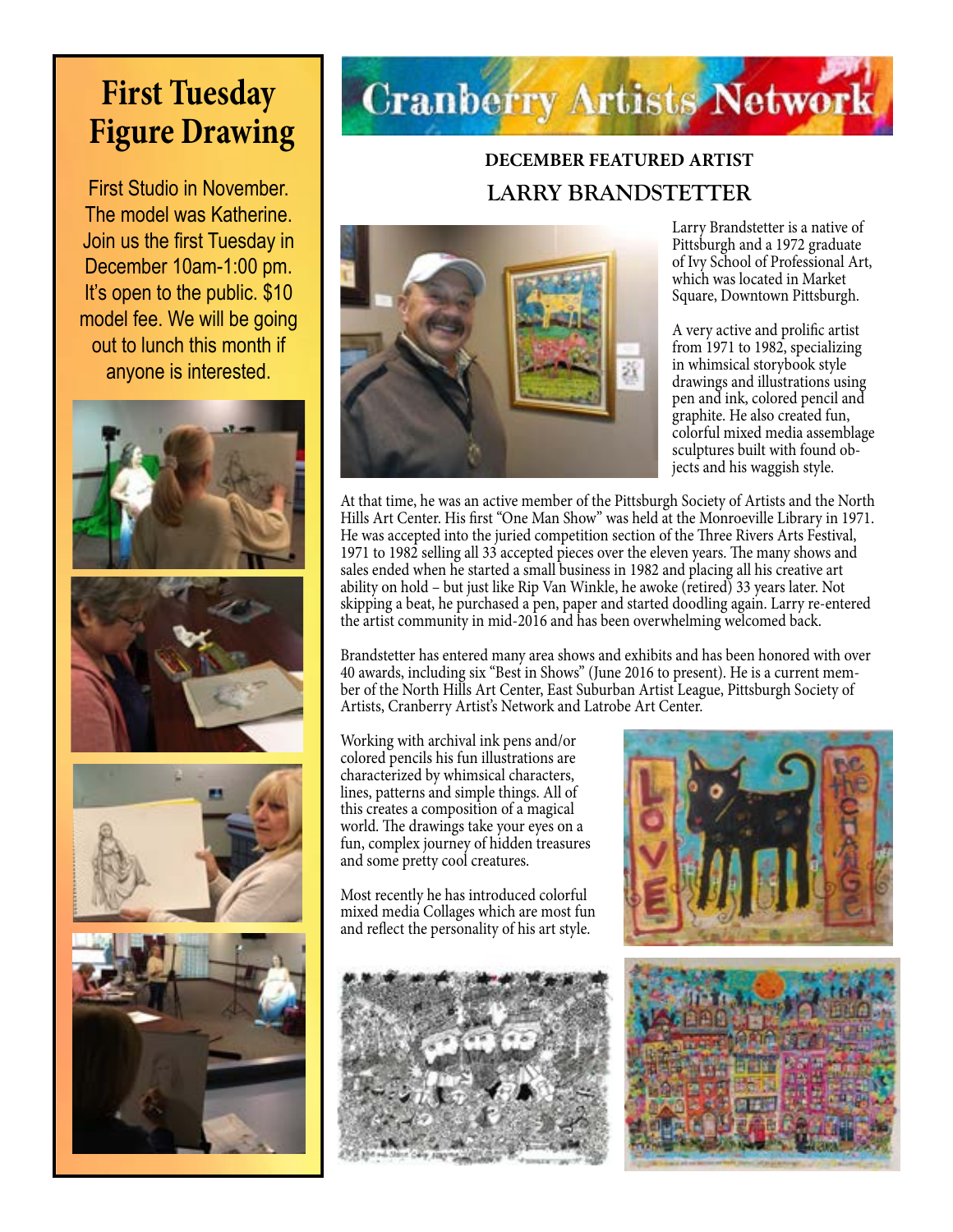

#### MEMBER NEWS



**[Diane Grguras](https://www.dianegrguras.com/)** will have a piece in the Southwest PA council for the arts "26th Annual Juried Exhibition" at SAMA Ligonier Valley, 11/12-1/29. It's a plein air work called "Red Barn White Goats".

**[James Tobin](http://jamestobinart.com)** received a Bronze Award in the Camelback Gallery Autume 2021 Exhibition. Title of work: "Autumn Barn", Medium: Digital Art. The show can be viewed online at https://www.camelbackgallery. com/autumn2021exhibition





**Larry Brandstetter's** "Spike n' Louis" mixed media collage was awarded a Merit Award at the Tuscarawas Art Guild Fall Art Exhibit. The show will run through December 16th.

Larry will also be a featured artist at The Mineral Point Gallery in Mineral Point Wisconsin. Visit the gallery online on their website www.themineralpointgallery.com/ artists

**Rosetta Volpe-Dufalla's** artwork will be for sale in the Holiday Mart for Sweetwater Center for the Arts in Sewickley. The Holiday Mart will run from December 3-12.

### **CALL FOR ARTISTS**



#### **June 30, July 1, 2, & 3, 2022**

You are invited to enter the Westmoreland Art Nationals Juried Fine Art & Photography Exhibition. Attached is an entry form. Please take note that the deadline is Friday, March 4, 2022. All entry forms must be postmarked or hand delivered on or before this date.

Since 1978, the Westmoreland Art Nationals has attracted submissions from not only local artists, but also regional, national, and international talents. The first exhibit will be held at the Westmoreland County Community College from Saturday, May 21 through Wednesday, June 8 with the second exhibit taking place Thursday, June 30 through Sunday, July 3 as part of the Westmoreland Arts & Heritage Festival. The opening reception for the Festival exhibit will take place on Saturday, June 25. You may enter as many pieces as you would like to be considered in both of our exhibits. Along with two physical on-site exhibits, we will again offer digital presentation for both live shows. Both shows provide excellent exposure for you and serve as wonderful networking opportunities to meet other distinguished artists in your field.

The 2022 Westmoreland Art Nationals entry form is available at

**[https://artsandheritage.com/](https://artsandheritage.com/art-nationals/) [art-nationals/](https://artsandheritage.com/art-nationals/)** as a PDF form.

We welcome and encourage you to invite others to apply.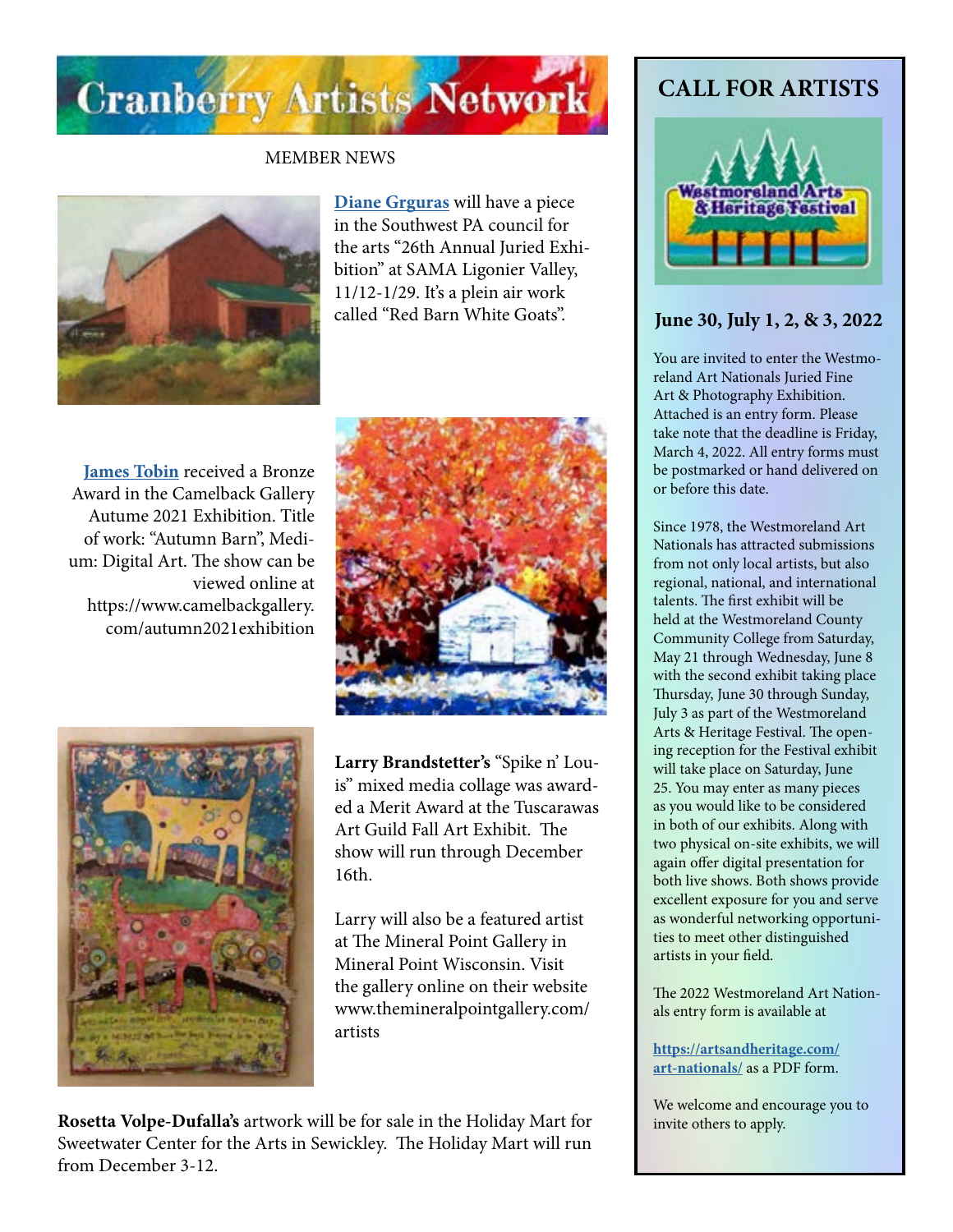

# **Collage Meet-Up by Contemporary Craft**

Join us on the third Wednes- day of the month for Collage Meet-up day in the Mixed Me- dia Studio.

Meet-ups are a great way to get to know other artists working in a similar medium and enjoy the company of others while<br>you craft. No formal instruc- $\ddot{\text{tion}}$  is offered during the meetup, but everyone is encouraged to learn from each other.

Date: Dec 15

Time: 11am-1:30pm

Cost: Pay what you can. There is a suggested \$10 donation per session.

Materials: Bring your own ma-<br>terials (paper, glue sticks, etc.)<br>and feel free to use Contemporary Craft's stash of old mar-<br>keting postcards, etc. to create your collages. Contemporary Craft will provide scissors, cut- ting mats, and a large, bright Studio space to work in!

Lunch: You are welcome to bring a bag lunch to enjoy while you are here or you can order food from any of Pitts- burgh's many meal delivery services.

Location: Contemporary Craft (5645 Butler St., Pittsburgh, PA 15201)

COVID-19: Masks are not re- quired for vaccinated visitors

If you require accessibility ac- commodations, please let us know by calling 412.261.7003 and we are happy to assist you.

# **Cranberry Artists Network**

#### MEMBER NEWS

**Linda Santeufemia** was at the Courtney-Laughlin Frame Studio & Gallery in Beaver, PA demonstrating two art techniques (glazing and wipe outs) after the Light Up Night parade on Friday and also at noon on Small Business Saturday. Some of her paintings will be displayed at the gallery through Christmas. Check out her FB page, "Original Oil Paint-

ings by Linda" to view her journey at learning classical realism from start to present.







# **CALL FOR ARTISTS**



**Palatra** Sexual Identity Environment Pandemic Education Economic justice

Reproductive Rights Equality Political

### WOMEN IN ART 2022: **VISUAL VOICES**

### April 23 through June 4, 2022

Entries due midnight March 19, 2022

Open to artists identifying as female in southwest Pa and the Morgantown, WV area

This exhibition challenges women artists to make art that speaks to the power the visual arts can wield in our current cultural climate. Visual Voices aspires to expand the canon of art by being a platform to showcase a symphony of women's voices that sing loudly and passionately about the changes and challenges of our time.

You Are Here, with partner Maureen Kochanek, challenges artists to complete this sentence: My visual voice speaks to Above statement must accompany digital images and entry fee when submitting work. For application and details visit yah406clay.org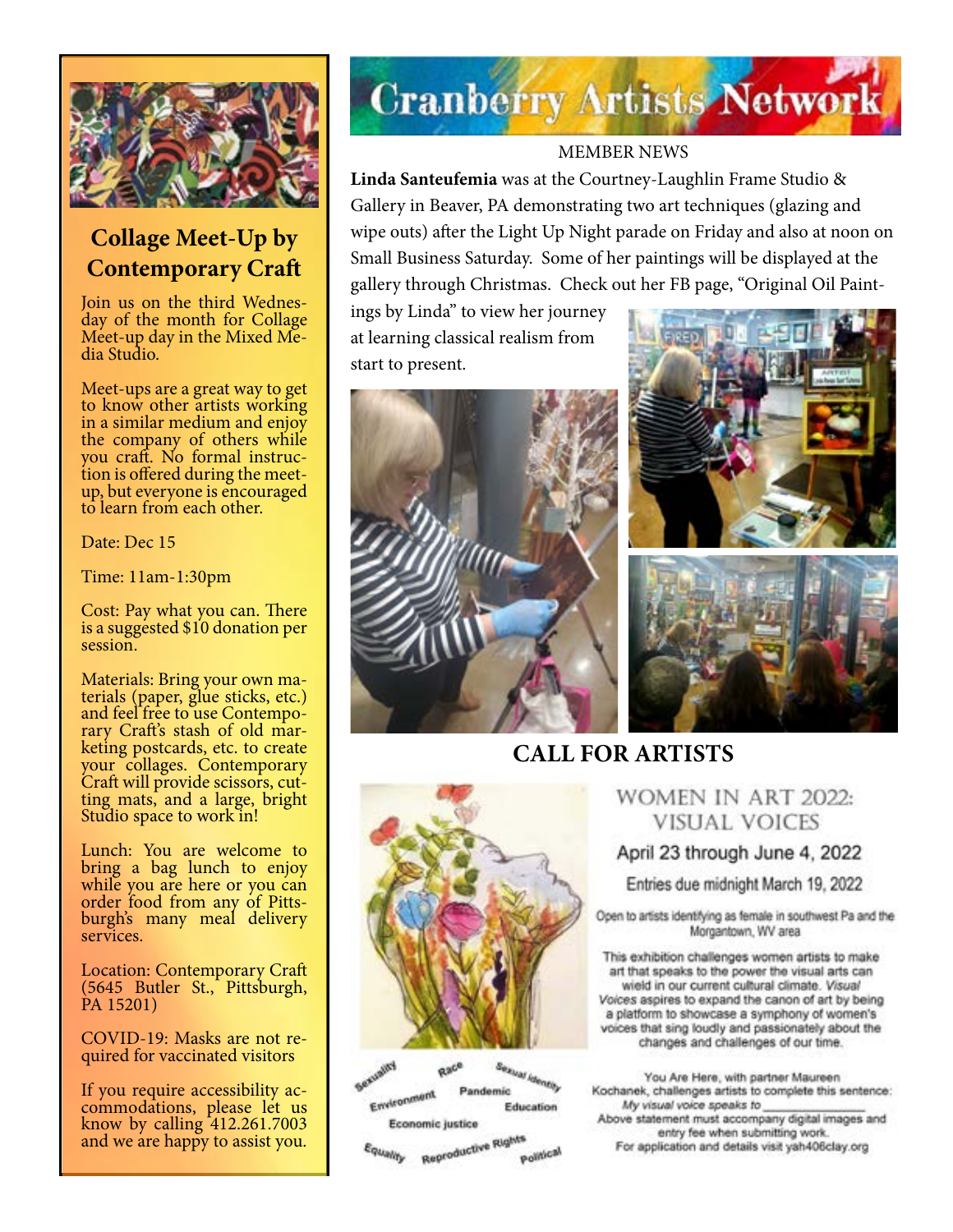

ART NEWS

# **Don't Miss This In-depth Discussion! Presented by The Westmoreland Museum of American Art**



Doris Lee (1905–1983), At Home with Doris and Arnold, 1947, Gouache on paper, 9 x 15 inches Collection: Diane Keene, MI, © Estate of Doris Lee, Courtesy D. Wigmore Fine Art, Inc.

# **Women in the Arts: An Examination & Celebration Wednesday, December 1, 7-8pm**

**Historically, the contribution and work of female artists, like Doris Lee, have been overlooked due to systems of misogyny, sexism, and inequality in American society.**

Don't miss this in-depth discussion between Pamela Cooper, Artist and Educator, Christiane Dolores, cross-disciplinary Artist and current Artist in Residence at the Museum, Amber McAlister, PhD, Assistant Professor of History of Art & Architecture, University of Pittsburgh, Greensburg, and Maureen Vissat, Assistant Professor of Art History, Seton Hill University examines the history and experiences of American women in the arts.

Please note Simple Pleasures: The Art of Doris Lee will be open this evening for special late viewing hours from 5-7pm, so attendees can experience the exhibition prior to the program. Additionally, the Museum Shop and Café Marchand will be open from 5-7pm.



# **JOIN US! The West Hills Art League is Accepting New Members!**

Membership year is Sept 1 -Aug 31 *Membership is open to all art enthusiasts who share our mission.*

Membership Cost: \$25 single and \$35 family Some membership benefits include:

- Guest speakers and demos
- Monthly Show and Share
	- Plein Air Days
- Annual art show and other league-sponsored events
	- Ongoing Pittsburgh Airport Area Chamber of Commerce Gallery
	- Newsletters and Social Media
	- •Interaction with artists

For more info and sign up form please visit our Membership Page at **<http://westhillsartleague.com>**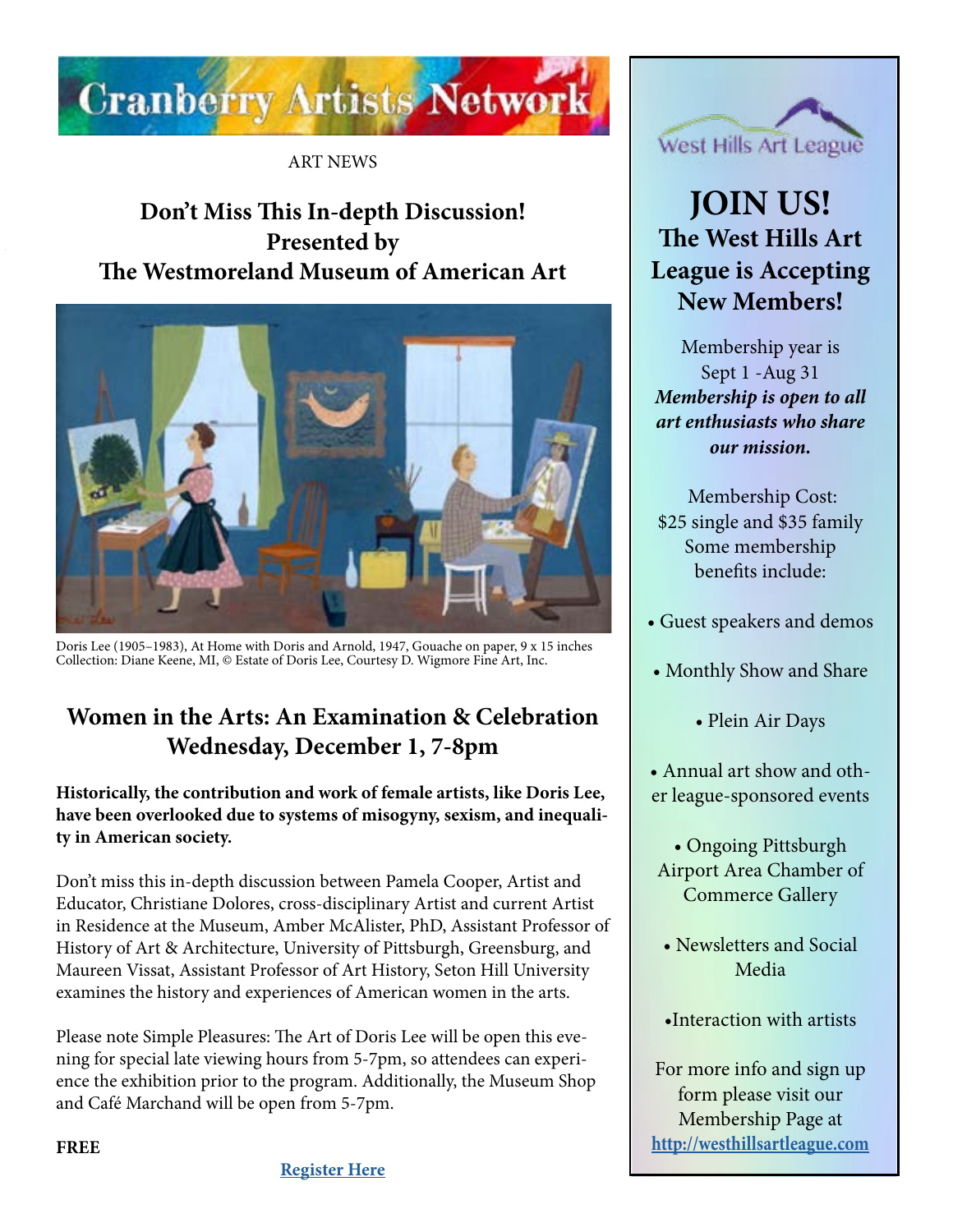## **CALL FOR ARTISTS**

**B** Camelback Gallery

#### **2022 International Achievement Awards in Oil Painting**

All subject matter and styles allowed.

Up to two images per submission.

No nudity, profanity or political artwork.

Images must be professionally presented for jury.

 Award include: 1st place through 10th place (cash awards TBD based on # of entries) Finalist Awards (based on # of entries) Virtual Award Exhibition Social Media Promotion & E-blast Announcement 2022 International Achievement Award **Certificate**  (This is competition. Only the jury selected artwork/artists will receive an award)

**Deadline February 15, 2022 \$25 entry fee (non-refundable) Awards Announced February 28, 2022**

**[https://www.camelbackgallery.com/internation](https://www.camelbackgallery.com/internationalacheivementawardsentry) [alacheivementawardsentry](https://www.camelbackgallery.com/internationalacheivementawardsentry)**

#### **2022 International Achievement Awards in Acrylic Painting**

All subject matter and styles allowed.

Up to two images per submission.

No nudity, profanity or political artwork.

Images must be professionally presented for jury.

 Award include: 1st place through 10th place (cash awards TBD based on # of entries) Finalist awards (based on # of entries) Virtual Award Exhibition Social Media Promotion & E-blast Announcement 2022 International Achievement Award **Certificate**  (This is competition. Only the jury selected artwork/artists will receive an award)

**Deadline April 15, 2022 \$25 entry fee (non-refundable) Awards Announced April 30, 2022**

**[https://www.camelbackgallery.com/internation](https://www.camelbackgallery.com/internationalacheivementawardsentry) [alacheivementawardsentry](https://www.camelbackgallery.com/internationalacheivementawardsentry)**

# **Cranberry Artists Network**

ART NEWS